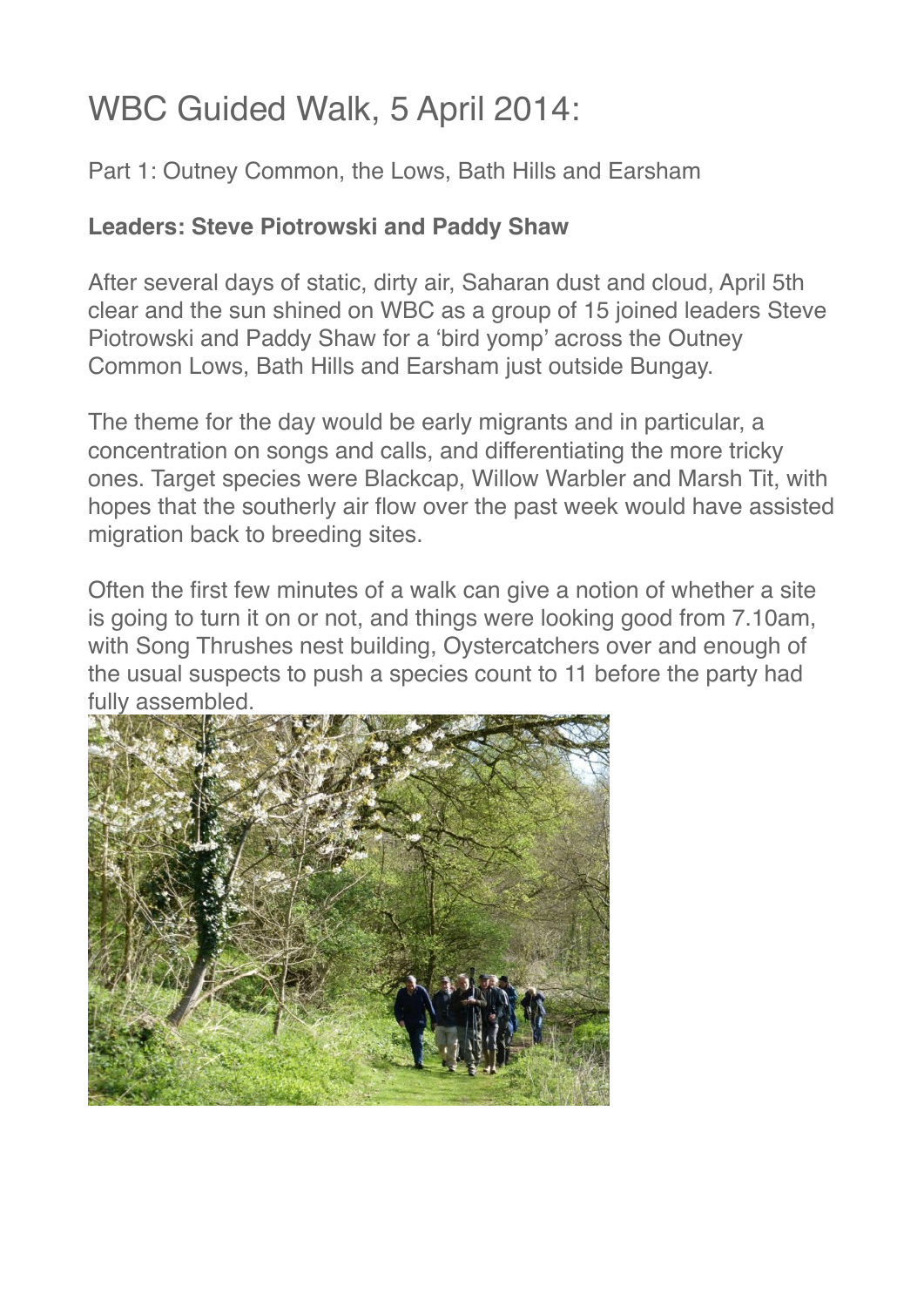

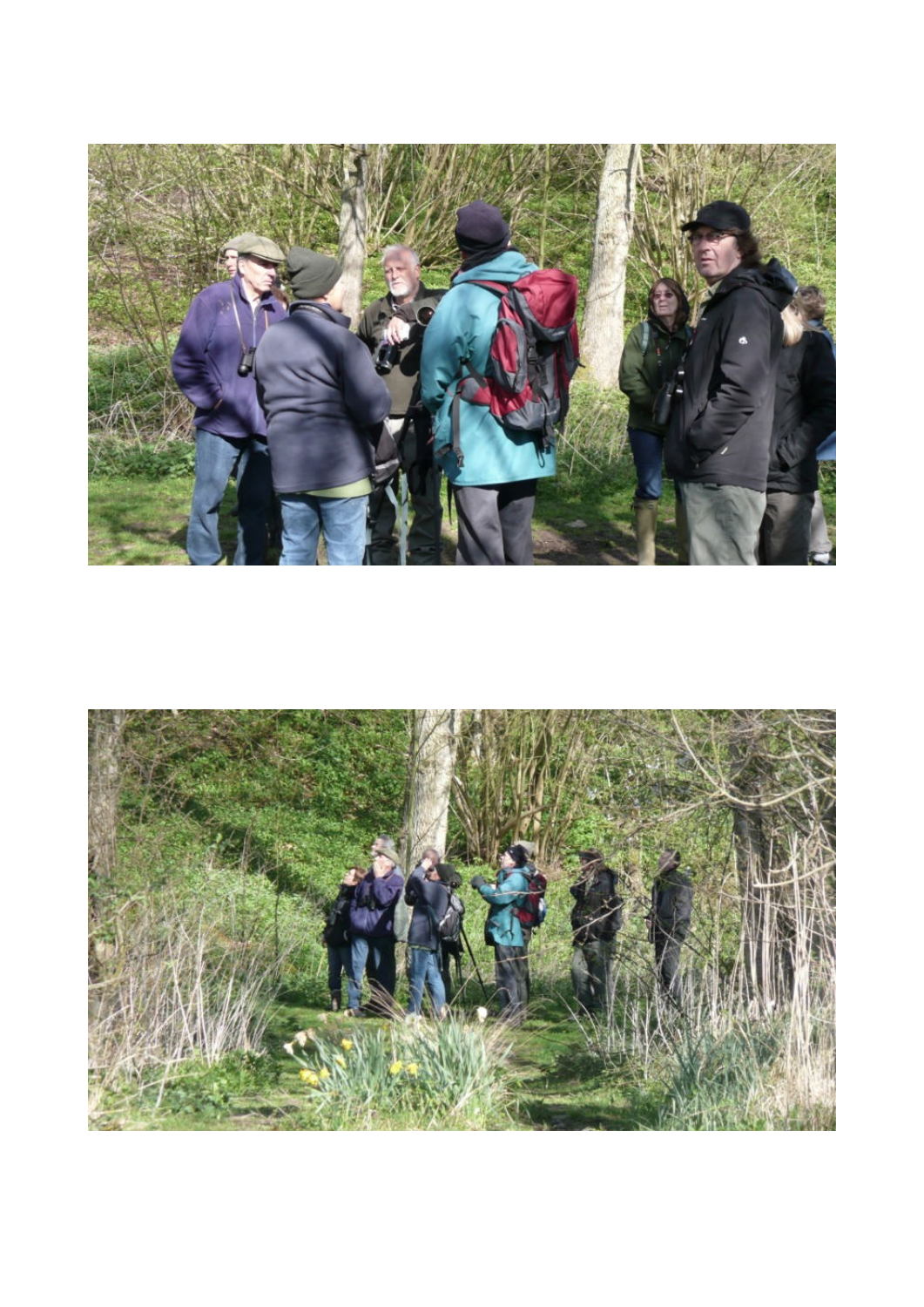

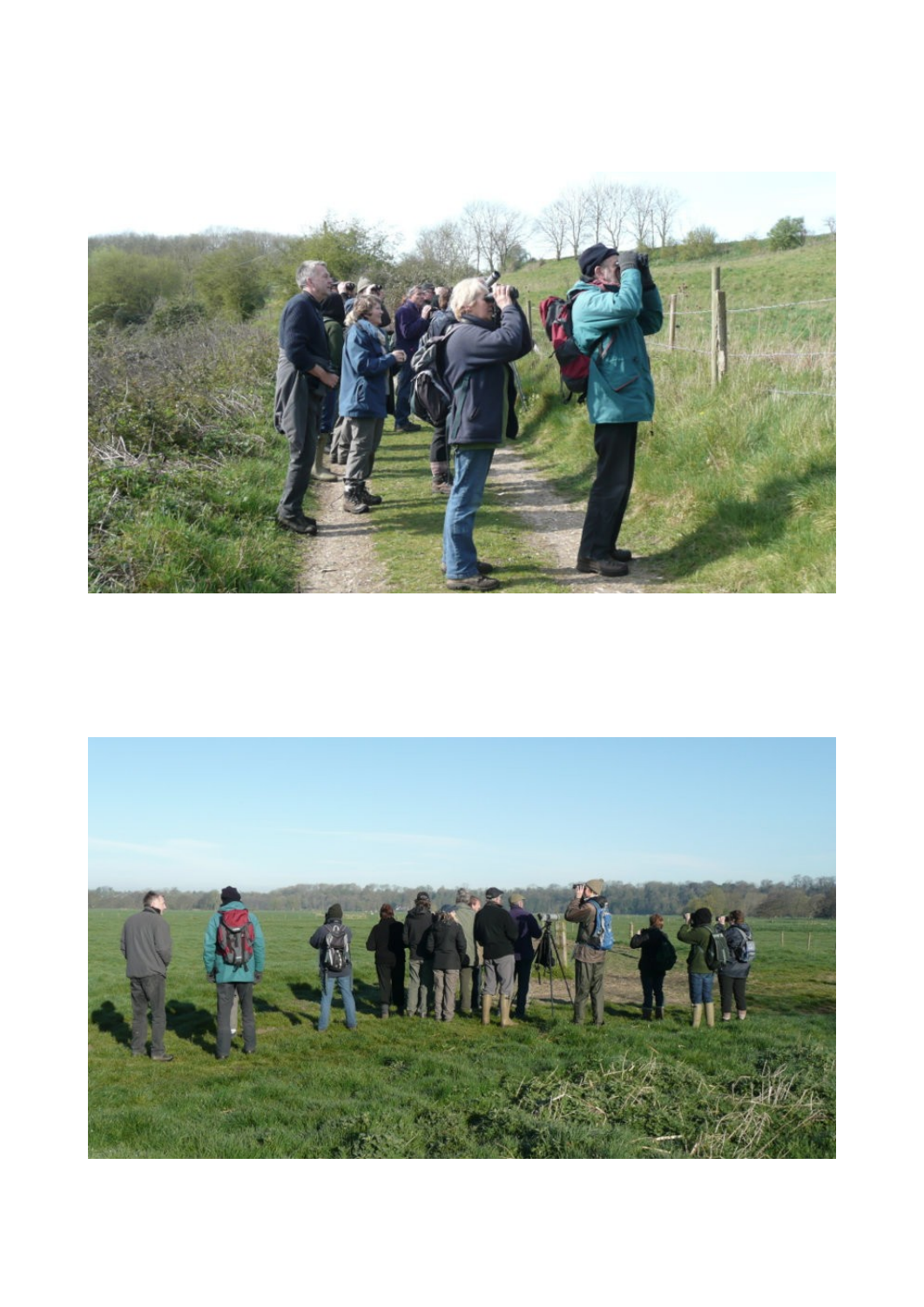A pause by the scrub alongside Station Pit fishing lake gave an opportunity to examine the song differences of Dunnock, Wren and Robin, with Linnet, Goldfinch, and Chaffinch also present. And then, through the Chaffinch song, a longer, less brassy downward cascade of notes revealed the first Willow Warbler of the year. That's it then – it's definitely Spring!

The previously-drenched Lows had obligingly dried out so a crossing that would have required wellies three weeks ago presented no problem at all. The Lows are extensive wet grassland and pasture, set in the loop of the Waveney, which regularly floods in winter and provides a rich habitat for birds throughout the year. The intention was, however, to simply cross this and take the path along Bath Hills, which rises to the lip of the bowl in which Bungay lies. At this time of the year, the still bare trees provide stunning views over the Lows and beyond, while enabling at least glimpses of the woodland bird species that breed here.

Following a discussion on the differences between Blackbird and Mistle Thrush song, two Mistles struck up in competition as we passed through the light tree cover by Baldry's Mill, together with a Blackcap. Less than a kilometre, and two targets ticked….

A steep climb up the side of 'Mount Ditchingham' across from Ditchingham Lodge gains height quickly to an easy path above the river, full of Wren, Blue, Great, Coal and Long-tailed Tit, more recently-arrived Blackcap, Chiffchaff with Jay, Green and Great Spotted Woodpecker providing occasional emphasis (the latter supplying some fairly tentative and non-committal drumming, together with its hysterical 'yip!' calls). Just once, we got the repeat-call of a Nuthatch, like a shepherd whistling his dog round (rather than the tremulous other song, which always reminds me of kids making ghost-noises).

The explosion of hearing a first Chiffchaff a few weeks ago had now dulled as that song receded into a growing orchestra – like building a band one by one, where the new musician is always seen as a soloist as it steps into the spotlight. Soon, Willow Warbler will do the same, I suppose, and take its part in the woodwind section.

The path meanders up and down along the ridge, between the woodland slope down to the Waveney on the left and rape seed fields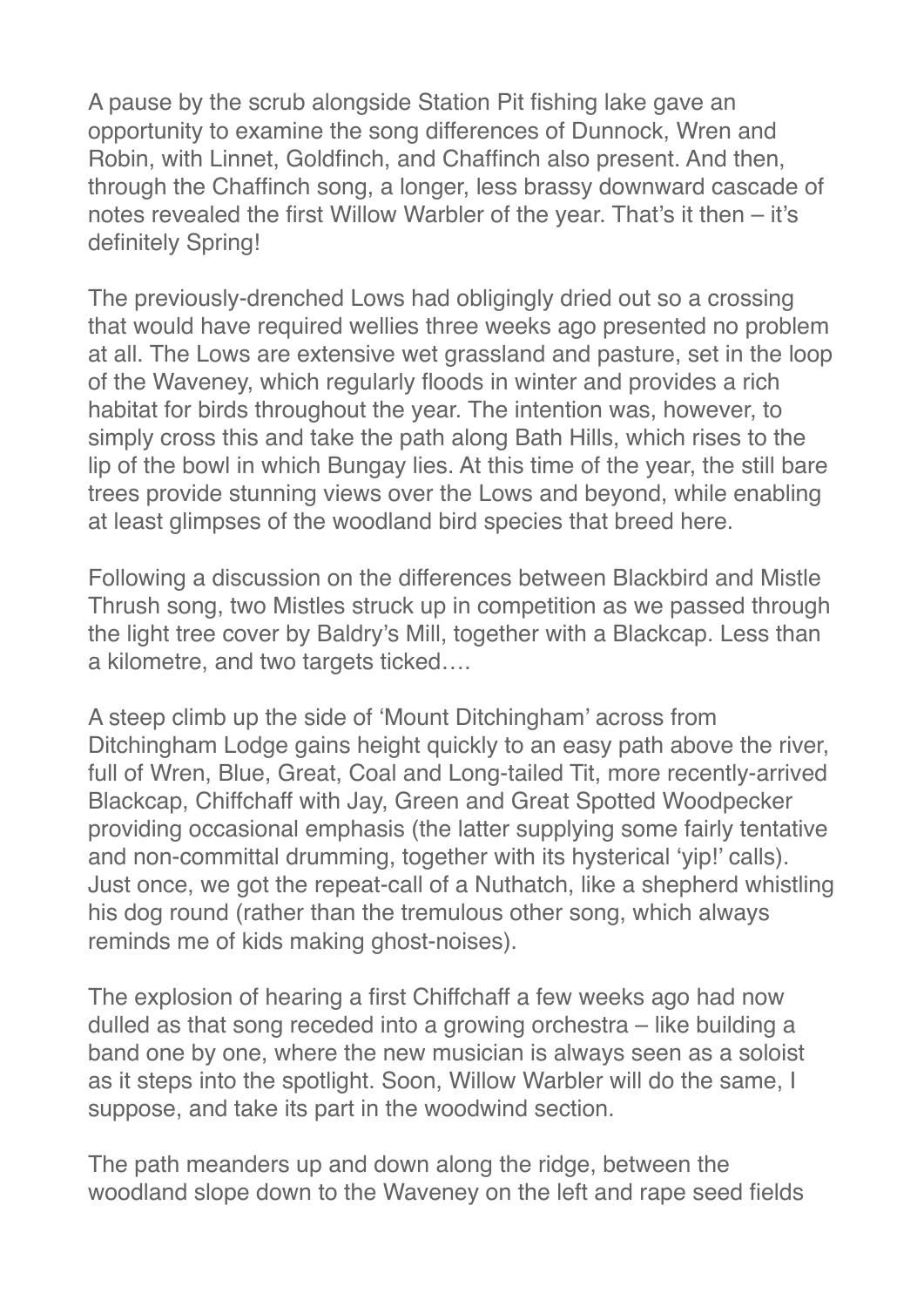on the right, before linking up with the unmade road down to Cold Bath House (and a conservation area). It then descends until it is finally level with the Lows again, affording views across the cattle meadows and the new scrape, which has been built in the middle for the benefit of winter waders and wildfowl

Highlights along this track had included Bullfinch, Marsh Tit (thanks for not letting us down, chaps – targets hit!) and a heard-but-not-seen Little Owl. A moment of potential 'twitch-ness' concerned the over-flight of a female Sparrowhawk with extremely pale rear underparts, extending up the sides and almost to the rump – was it a young Goshawk?

Nope – flap, flap, flap glide as it moved off. But, we'd been doing well for raptors, with Buzzard, Kestrel, Sparrowhawk already in Steve's list.

As we approached Valley House, there was a shout of Swallow and we all gazed up to see what was for most their first Swallow of the year accompanied by the usual cries of "one Swallow doesn't make a summer."

The path eventually joins the road which accesses the Earsham Gravel site, and on to Earsham Gravel Pits. Often through the winter, this site is alive with duck and geese, but gives way in Spring to the displays of Great Crested Grebe. I was watching a head-shaking routine between a courting pair while John Sampson was calling the season's first Common Tern and then – a grebe – not Little Grebe, not Great **Crested** 

It took Steve's scope to finally nail it as a full summer-plumage Red Necked Grebe, which was (as bird reports often say) 'obliging,' diving and feeding fairly close in on the right hand side of the Pit. Bird of the Day!

We'd taken our time wandering round, and some of the party departed at this point, while the remainder headed through Earsham to come back to Bungay across the Earsham marshes. Perhaps we'd get Grey Wagtail on the way.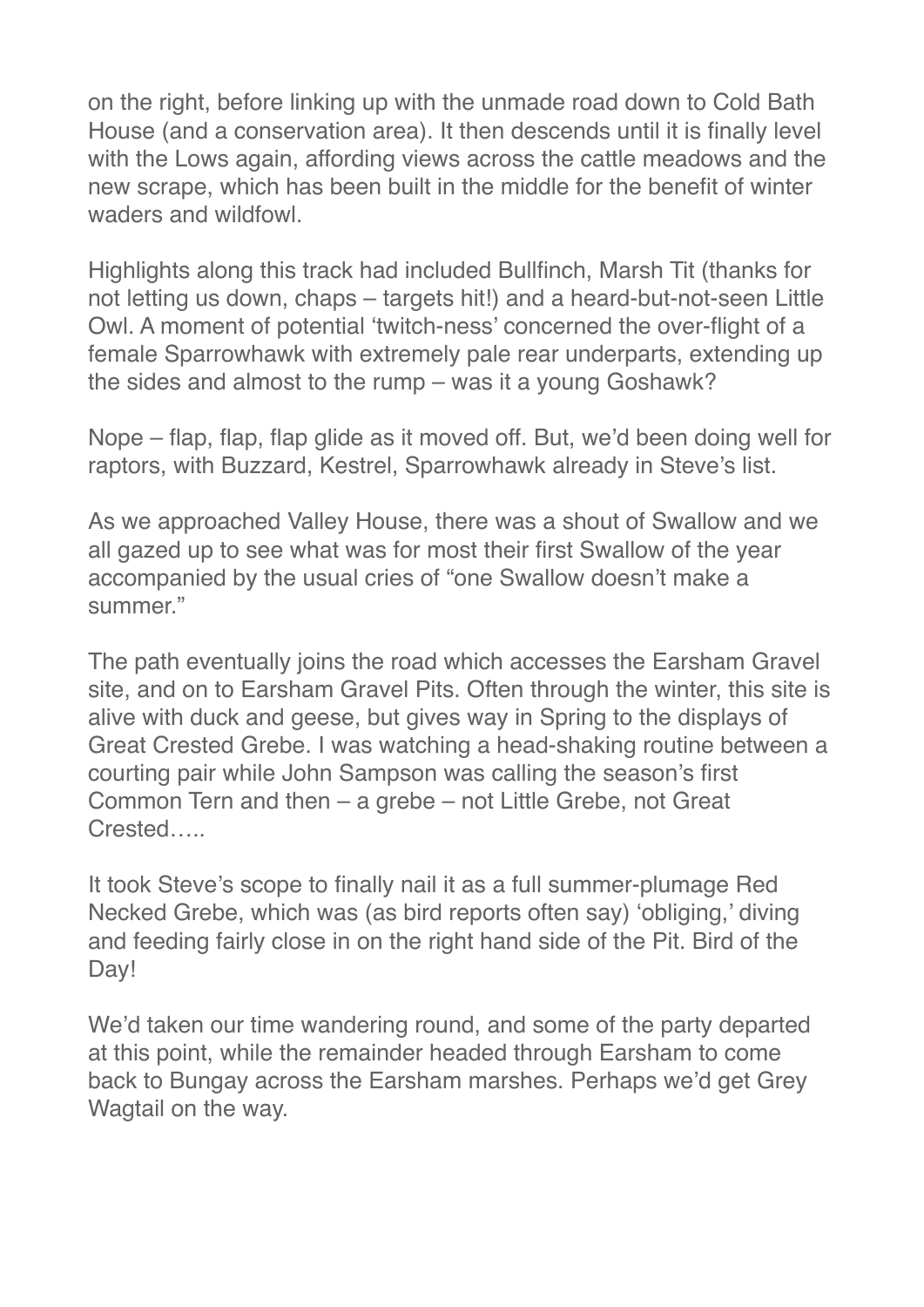Well, of course we did, and very early, on the drain that connects the Waveney at Earsham to the river again on the Lows loop. A pair, bathing and luxuriating in the Spring sunshine, taking no notice of us at all.

From there, it's a leisurely stroll back to Bungay via the Earsham Bridge and Outney Road, over the roadbridge and back to the golf club car park.

Of note throughout the walk had been the number of butterflies – Comma, Brimstone, Orange-Tip, Small Tortoiseshell, Peacock and Small White had all been constant companions. Let's hope for another good year for them.

Five of us decided the day was only half done, so after going back to Steve and Kathy's for lunch, tea and hot-crossed buns (thanks Kathy!) we set off for part two, at Carlton Marshes on the edge of Oulton Broad…..

Part Two: Carlton Marshes

We'd targeted 50 species for the day, and already had 62 – could we make 70?

The weather was holding up well, although some cloud was building. A few more marsh-based species may well push the list up…..

We strolled out on the main path from the visitors' centre towards 'Wilton's Viewpoint, which overlooks the new scrape' adding Marsh Harrier and Peregrine to the raptor list.

By the time we'd looped round and walked back, we were up to 68…so, we hung around the car park, hoping for something to turn up and then – 8 Fieldfares!

It was getting like praving for your team to find an injury-time equaliser...

We optimistically scanned the gulls on a nearby field – another birder spoke of an Ouzel having been in the paddock earlier…but no, we were going to have to live with 69, as a beer back in the Green Dragon was